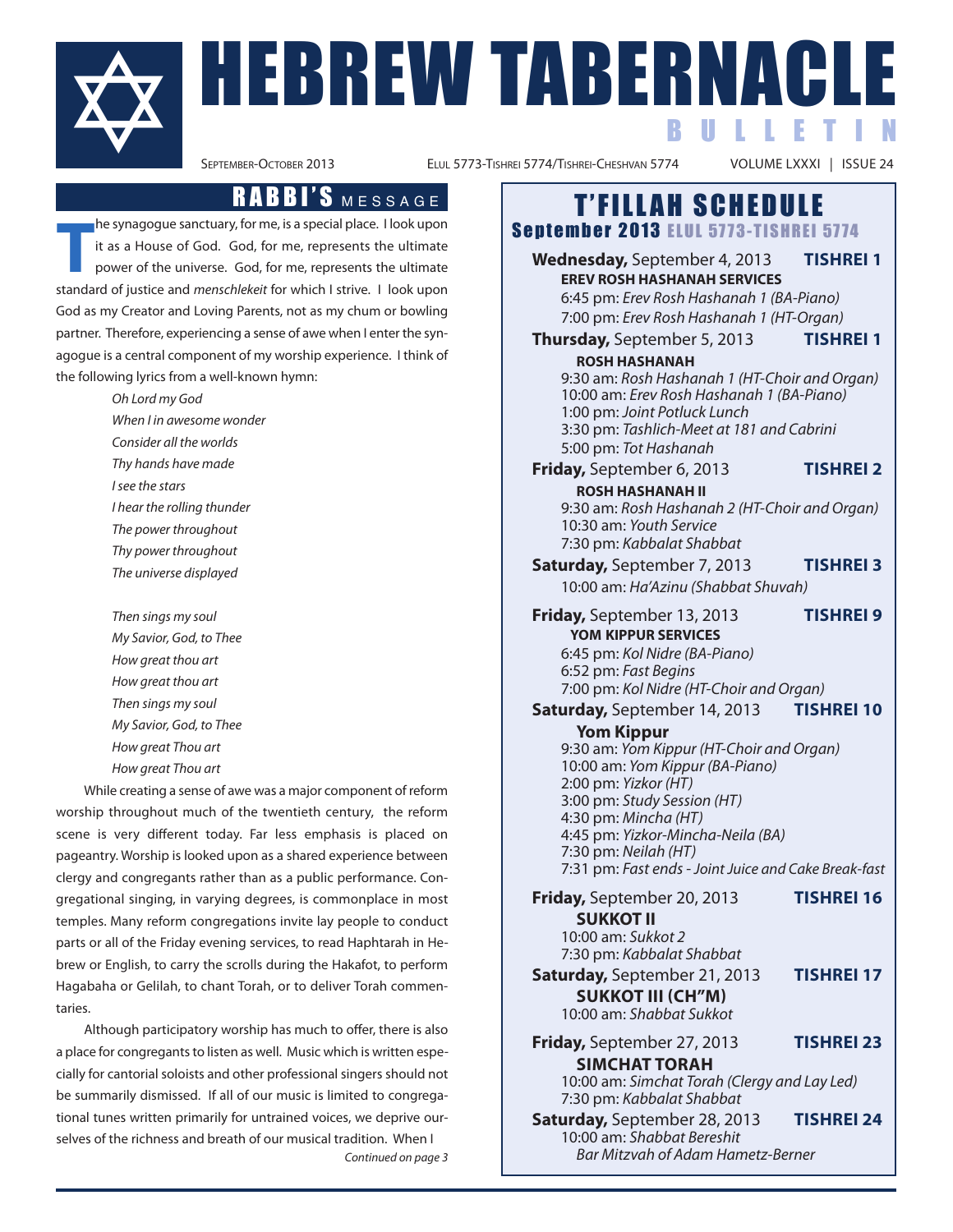

### **HEBREW TABERNACLE CONGREGATION**

A Liberal Congregation & Progressive Community Center

| RebJeff99@yahoo.com                                              |
|------------------------------------------------------------------|
|                                                                  |
| jfinkel@huc.edu                                                  |
|                                                                  |
|                                                                  |
| Margaret MoersWenigRabbi Emerita, Beth Am                        |
| mwenig@huc.edu                                                   |
|                                                                  |
| rselig@lycos.com                                                 |
|                                                                  |
| hamburg@nyp.org                                                  |
|                                                                  |
|                                                                  |
| jslcsw@aol.com                                                   |
|                                                                  |
| ren_27@rocketmail.com                                            |
|                                                                  |
| jeff.burak@gmail.com                                             |
|                                                                  |
|                                                                  |
| Lcytryn@gmail.com                                                |
|                                                                  |
| dianaddouglas@hotmail.com                                        |
|                                                                  |
| susan_gellert@yahoo.com                                          |
|                                                                  |
|                                                                  |
| skleinp@aol.com                                                  |
| Richard Ehrenreich  Men's Club President                         |
| rehrenreichusa@nyc.rr.com                                        |
|                                                                  |
| presbetham@gmail.com                                             |
| Sheldon KoyHebrew School Principal                               |
| skhspr@gmail.com                                                 |
|                                                                  |
|                                                                  |
| htoffice@nyc.rr.com                                              |
| Rita Hamburgh Chair, Outreach & Membership Committee             |
| hamburg@nyp.org                                                  |
| Hannah Eisner Chair, Chesed Committee                            |
| HTchesed@gmail.com                                               |
| Youth & Family Committeehtoffice@nyc.rr.com                      |
|                                                                  |
| Harriet Bailer, Diana Douglas & Regina Gradess GoldWing Curators |
| EHBailer@aol.com;dianaddouglas@hotmail.com;                      |
| ReginaG99@gmail.com                                              |
| Web address: www.hebrewtabernacle.org                            |
| <b>KWJJI</b><br>Published bi-monthly by the                      |

 $\mathsf{bi}$ -monthly by the Hebrew Tabernacle of Washington Heights 551 Fort Washington Ave. New York, NY 10033-1908 A Member of the Union for Reform Judaism

Deadline for inclusion in the November-December Bulletin is October 1st Material received after that date will be held until the January-February issue. *htoce@nyc.rr.com*

### **T'FILLAH SCHEDULE**

# October 2013 TISHREI-CHESHVAN 5774

**Friday,** October 4, 2013 **TISHREI 30** 7:30 pm: Kabbalat Shabbat **Saturday,** October 5, 2013 **CHESHVAN 1** 7:30 pm: Shabbat Noach-Rosh Chodesh Cheshvan 12:00 pm: Adult Ed with Rabbi Gale **Friday,** October 11, 2013 **CHESHVAN 7** 7:30 pm: Kabbalat Shabbat **Saturday,** October 12, 2013 **CHESHVAN 8** Bar Mitzvah of Nate Kushnirsky 10:00 am: Shabbat Lech-Lecha 7:00 pm: WHFC: Meet the Filmmakers **Friday,** October 18, 2013 **CHESHVAN 14** 7:30 pm: Kabbalat Shabbat (Lay Led-Piano) **Saturday,** October 19, 2013 **CHESHVAN 15** 10:00 am: Shabbat Vayera 12:00 pm: Study of the Zohar **Friday,** October 25, 2013 **CHESHVAN 21** 7:30 pm: Kabbalat Shabbat **Saturday,** October 26, 2013 **CHESHVAN 22** 10:00 am: Shabbat Chayei Sara



**If you or someone you care about is hospitalized, ill, or needs some cheer, contact the Chesed Committee. Neglect is a shame, with everyone to blame.**

**Call the office at 212-568-8304 or e-mail us at HTChesed@gmail.com**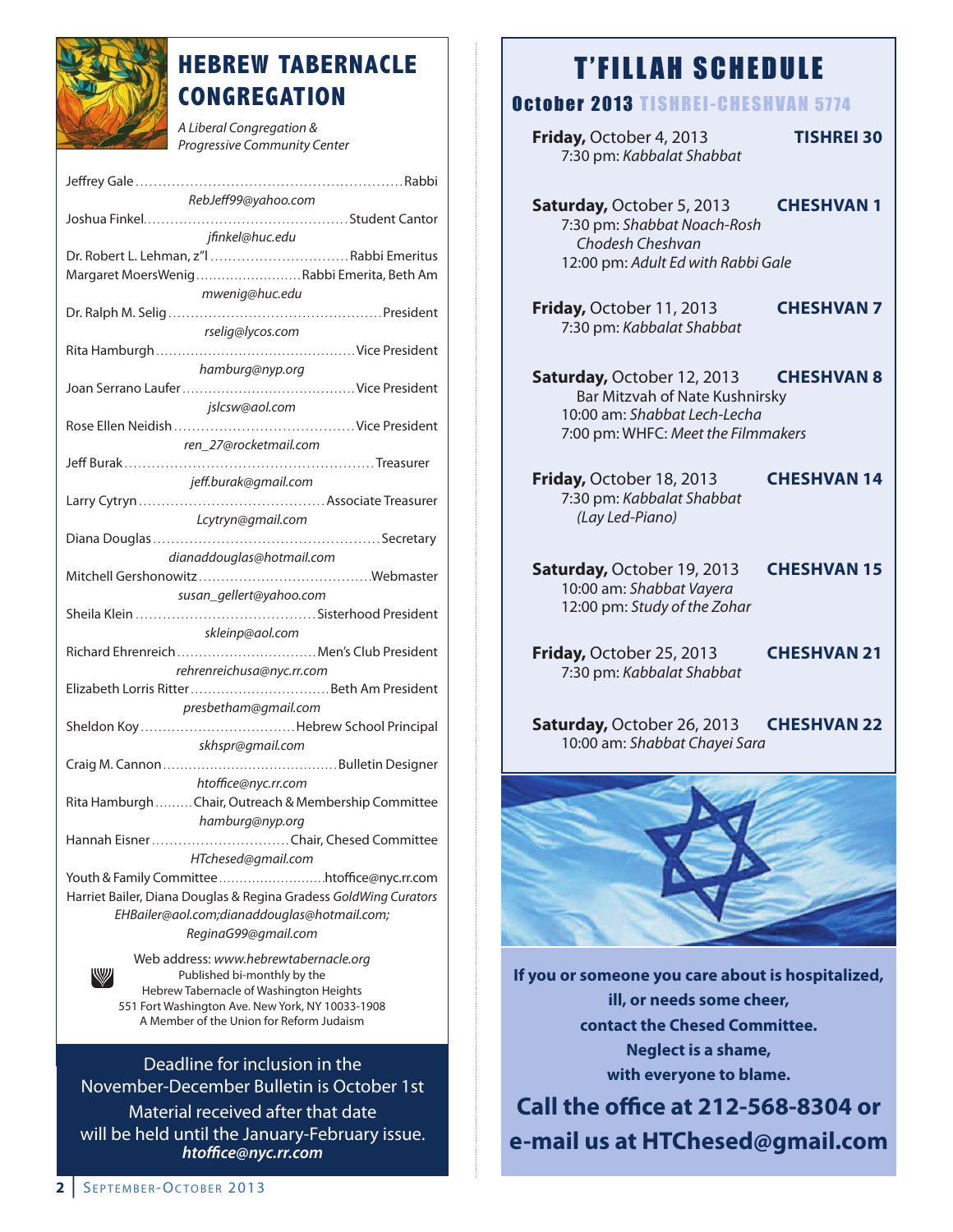### RABBI'S Message

#### Continued from page 1

listen to complex music sung by a soloist or a trained choir, I don't think of it as a performance, but as an opportunity to become uplifted by inspirational music.

Judah Leon of Modena, a Jewish authority who lived in the late sixteenth and early seventh century, taught that it was incumbent upon a cantorial soloist to make his voice as beautiful as possible. If he is joined by other voices to form a choir, so much the better. Then Judah Leon of Modena sarcastically states: "If aesthetically pleasing music was deemed inappropriate by our tradition, then our Sages should have decreed that our service leaders should bray like donkeys!"

Not only is it important for congregants to feel involved in services, it is also important for congregants to feel a sense of awe and wonder. While participatory worship emphasizes that individual congregants matter, experiencing a sense of awe gives us a sense of humility and reminds us before whom we stand. Participatory services should never provide a license for poor preparation and sloppy presentation of our liturgy. Participatory services should never degenerate into town meetings. Participatory services should never reduce the role of God to that of casual comrade or domestic pet. Arrogant worshippers love to emote about God when they want comfort during challenging moments in their lives. When God, through the teachings of our tradition, makes demands, they close their ears.

As Rabbi Emanuel Rackman puts it:

Immodest people simply cannot pray. Immodest people have no sense of awe. Immodest people are rarely grateful. And to pray requires both a capacity to stand in awe and to feel thankful. This is the heart of the issue.

Effective worship, therefore, provides a healthy balance between congregational participation and experiencing a sense of awe. I often experience this balance when I attend Shabbat services at Eisner or Crane Lake camps. At reform Jewish camps, all services are lay led. Rabbis, Cantors, and temple educators are strictly advisors. Trained song leaders provide the music and almost all of the singing is congregational. Art, dance, and creative readings are provided by the campers themselves. Campers who have reached Bar/Bat Mitzvah age are invited to chant Torah. The tremendous ru'ach or spirit that I experience at camp services, combined with enjoying the majestic scenery of the Berkshire Mountains, creates the sense of awe that I personally need for my worship.

In the month of September, we will be observing Rosh Hashanah, Yom Kippur, Sukkot, and Simchat Torah and we will be praying intensively for several weeks. While I warmly embrace participatory worship and warmly welcome lay participation, I also believe that congregants should come away from the synagogue with a sense of awe. While worship should energize us to perform the mitzvah of tikkun olam, I believe that it should also purge our arrogance, create a sense of humility and remind of us before whom we stand. As that well known hymn reminds us: "How Great Thou Art!"



Bar Mitzvah of Adam Hametz-Berner

**A** dam Hametz-Berner will celebrate his Bar<br>
Mitzvah on Saturday, September 28, 2013. He is an 8th grader at the Center School and enjoys math and literature. His real passion is soccer, which he has played since he was 5 years old. He currently plays centerback for the Sao Paolo team of the Manhattan Soccer Club. He spent his summer at Camp Wingate-Kirkland on Cape Cod and played soccer everyday there. His family has lived in the neighborhood for 18 years, and they have been members of the Hebrew Tabernacle for more than 13 years. Adam is known at the Hebrew Tabernacle for having the honor of blowing the shofar at the High Holy day services for the past three years.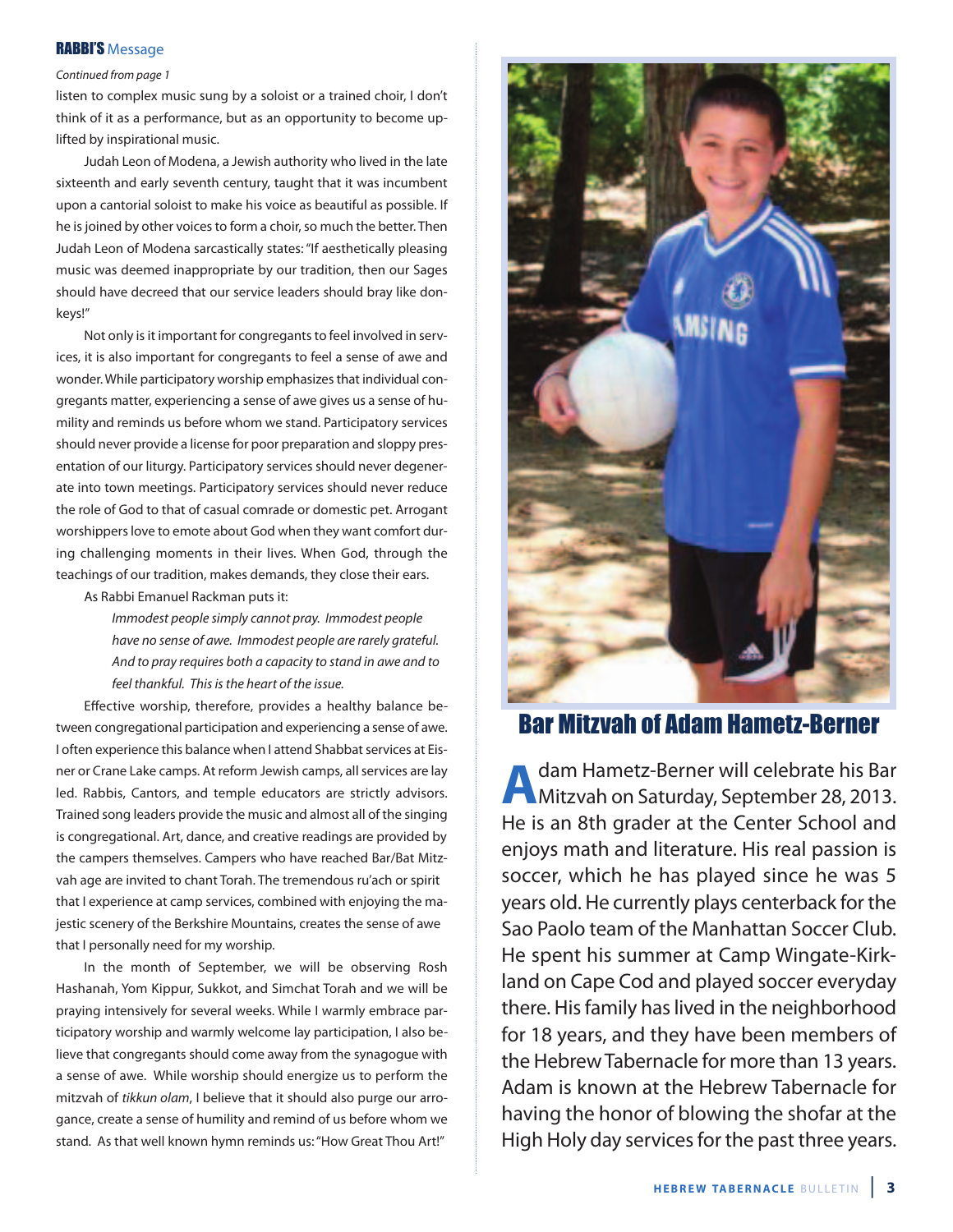The Armin and Estelle Gold Wing Gallery of the Hebrew Tabernacle welcomes

# Barry and Elizabeth Lorris Ritter

### **Twenty-Four Years and Counting**

### **SEPTEMBER AND OCTOBER, 2013**

Artist's Opening Reception Monday, September 30, 2013 • 7-8:30pm

### **ARTIST'S STATEMENT**

**Elizabeth Lorris Ritter** is a 30-year resident of Washington Heights; active congregant at the Hebrew Tabernacle and President of Beth Am, the People's Temple; longtime Community Board 12 member; trustee of various civic and arts non-profits; community activist; singer in choirs; avid crocheter; and works in state government. She is married (for 24 years this September) to Barry Ritter; they have two fabulous adult children, Tina & David.

Photographs which form the basis of her fall show, Rest in Pieces, were taken in 2012 & 2013 during volunteer efforts to document Jamaica's old Jewish cemeteries for future conservation. (Spanish & Portuguese Jews escaping the Inquisition settled throughout the Caribbean, where they were instrumental in mercantile trade and agriculture. Jamaica's oldest cemetery, located just outside of Kingston, with graves dating to the 17thcentury, is Jewish.) Sharing these photographs allows the dead to talk to us, that their stories might not vanish along with their mortal remains. It is a resurrection of memory: homage to lives once lived.

**Barry Ritter** has been an avid photographer for more than 40 years. His subjects range from sports, to nature, to architecture, to candid portraiture. Barry has a keen eye for composition, and for capturing patterns and the subtle arrangement of objects in a naturally-occurring still life. Although he no longer develops his own prints, he continues to play with exposure through software in digital photography.

This exhibit will be open to all from September through October, 2013. Please call the synagogue office to find out viewing hours for the Gold Gallery; 212-568-8304.

Some photographs may be for sale. Please discuss this with the artists. Hebrew Tabernacle receives a special donation from each purchase.

### *Meet our artists, Monday evening, September 30th, 2013 from 7:00 to 8:30 pm.*

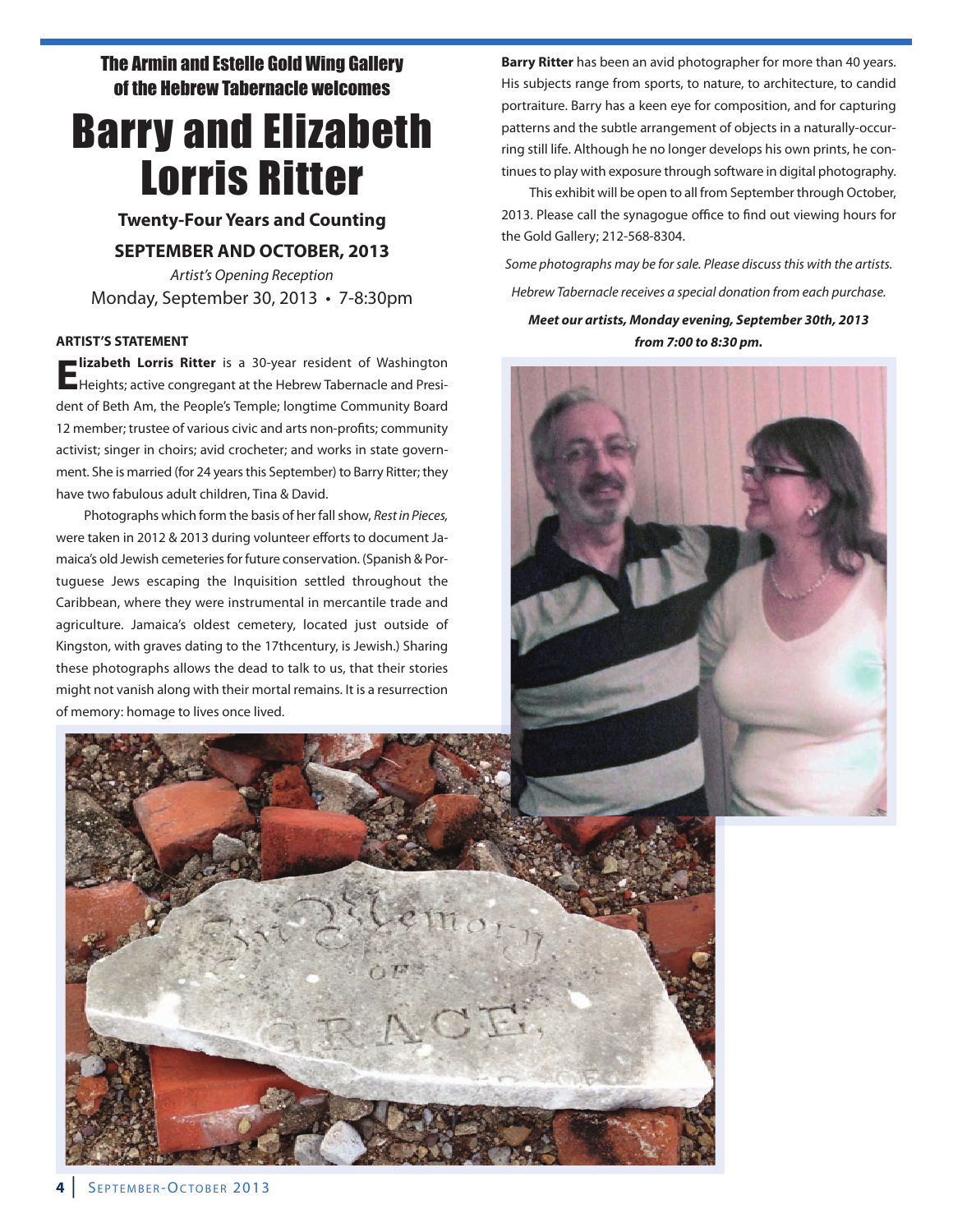# **THANK YOU**

### **WE GRATEFULLY ACKNOWLEDGE THESE RECENT CONTRIBUTIONS:**

### **GENERAL FUND**

received a donation from…

Vera Selig In honor of Rabbi Gale's birthday

Laura Altschuler In memory of the Yahrzeit of William Altschuler Mrs. Harriet Bailer **In the Inc.** The In memory of the Yahrzeit of Isabel Medina Bella Y. Bankoff **Example 20 In memory of the Yahrzeit of William Bankoff** Jeff & Marjorie Bauml **In memory of the Yahrzeit of Elsa Bauml** In memory of the Yahrzeit of Elsa Bauml Edoardo Bellando In honor of classes by Fredy Seidel and Victor Glass Nuta Bery-Chmukh In memory of the Yahrzeit of Adele Goldstein Herta Bloch In memory of the Yahrzeits of Alfred Bloch and Margot Kohn In honor of Rabbi Gale's special birthday. Hilda Blum In memory of the Yahrzeit of Gary Blum Helen Blumenthal Annual contribution - general operating support In memory of the Yahrzeits of Ruth Pierson and Dan McCracken In memory of the Yahrzeit of Arthur Blumenthal Bernard R. Crystal, For the honor of my recent Aliyah Eva B. Feist In memory of the Yahrzeits of Alice and Erwin Koppel Fred Fields In memory of the Yahrzeit of Ludwig Dingfelder In memory of the Yahrzeit of Martha Dingfelder Arthur Frank **In memory of the Yahrzeits of Senta Frank**, Herta and Hermann Levite Charles & Lilli Friedman In memory of the Yahrzeit of Arthur Friedman For the honor and in appreciation of an Aliyah Steven & Marion Gold In memory of the Yahrzeit of Alfred Marx Ellen Gross In memory of the Yahrzeit of Walter Gross Helga R. Gutmann **In memory of the Yahrzeits of Jenny and Louie Straus** Clifford & Susan Hamburger **In memory of the Yahrzeit of Eugene Hamburger** In memory of the Yahrzeit of Eugene Hamburger In memory of the Yahrzeit of Salo Hamburger In memory of the Yahrzeit of Rivka Zemet In memory of the Yahrzeit of Max Hamburgh Clarice Hausman In memory of the Yahrzeit of Deborah Slosser In memory of the Yahrzeit of Willy Grunfeld Connie Heymann for the Bei Mir Bist Du Broadway Concert Ruth Hockley **In memory of the Yahrzeit of Arthur Heynemann** Jeanne Jonas In memory of the Yahrzeit of Irma Jonas Ellen Kaufman In memory of the Yahrzeits of Eric and Regina Goldsmith Henry Kirchheimer In memory of the Yahrzeit of Louis Kirchheimer Michael & Melanie Klein In honor of Rabbi Gale's birthday In honor of Rabbi Gale's birthday Ellen Kracko In memory of the Yahrzeit of Else Redelmeier Sharon Lehman **In memory of the Yahrzeits of Joseph W. Tucker and Toni Lehman** Ruth Levi In memory of the Yahrzeit of Louis Becker In memory of the Yahrzeit of Liddy Becker Mark Meyer **In memory of the Yahrzeit of Paul Meyer** In memory of the Yahrzeit of Paul Meyer Ellen Oppenheimer In memory of the Yahrzeit of Julius Oppenheimer Mark G. Perlroth In memory of the Yahrzeit of Dora Trachtman Rita Rosenthal In memory of the Yahrzeit of Peter Rosenthal For the honor of an Aliyah In honor of Rabbi Gale's and Ralph Selig's special birthdays Edward Schachter In memory of the Yahrzeit of Berta Schachter In memory of the Yahrzeit of Max Schachter Madeline Secunda **In memory of the Yahrzeit of Arnold Secunda** In memory of the Yahrzeit of Arnold Secunda

תוחה רבה!

Continued on page 6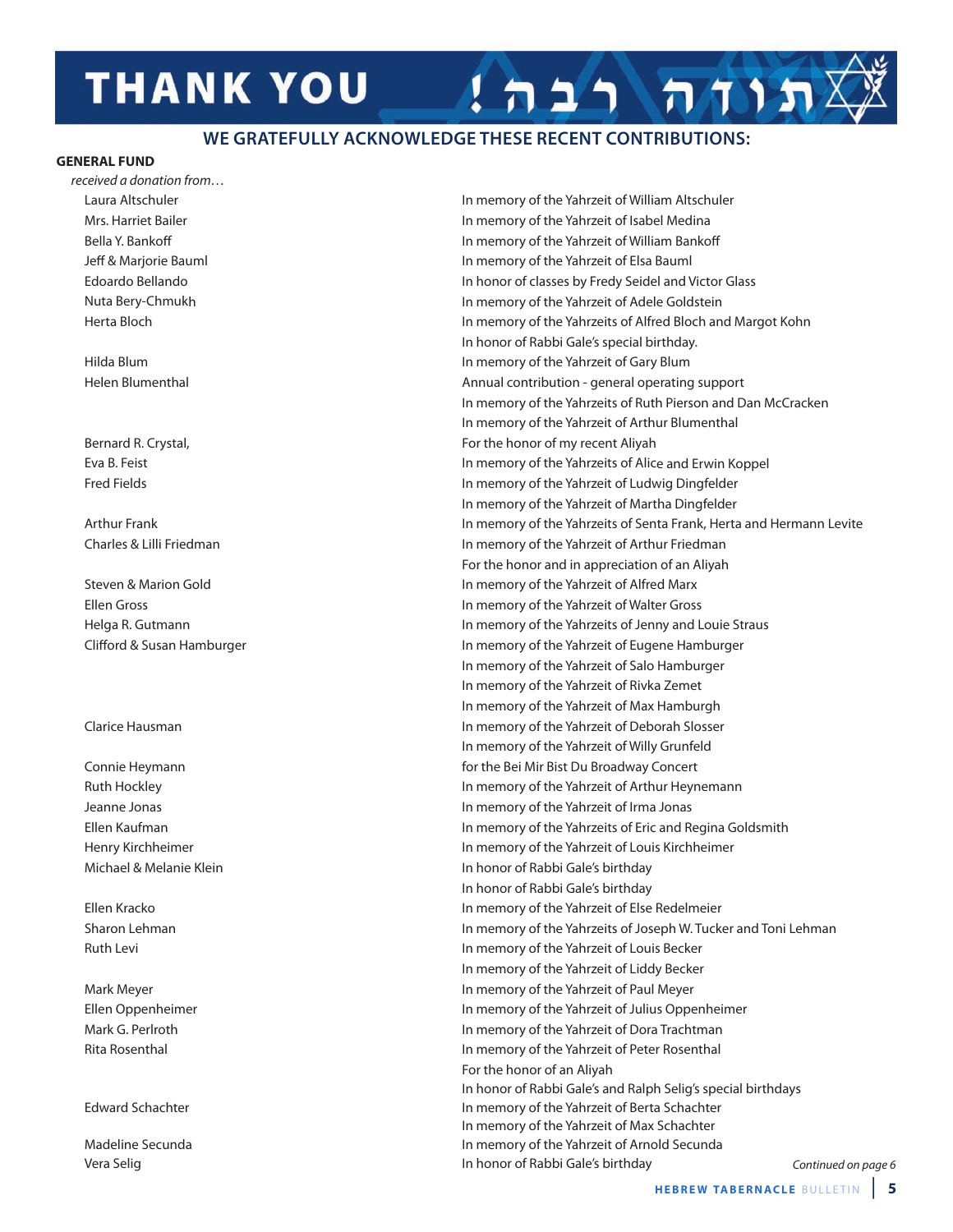# **THANK YOU**

### **DONATIONS**

Continued from page 5

Rudolph Steinhardt In memory of the Yahrzeit of Margot Steinhardt Gary & Miriam Lacob Stix In memory of the Yahrzeit of Philip Lacob Vera Strauss In memory of the Yahrzeit of Otto Strauss Gary Thalheimer **In memory of the Yahrzeits of Margaret Neumann and Hilda Grau** In memory of the Yahrzeit of Auguste Thalheimer Kurt & Anita Vooss In memory of the Yahrzeit of Clementine Vooss Ruth Wertheimer **In honor of Rabbi Gale's special birthday** In honor of Rabbi Gale's special birthday Eva Zirkl In memory of the Yahrzeit of Ernest Zirkl In memory of the Yahrzeit of Katie Heilbronn

נותה רבה!

### **RENOVATION FUND**

received a donation to help defray unexpected +/or extraordinary expenses of Emergency Ceiling/Roof Repairs from Bernard R. Crystal

### **RUMMAGE SALE FUND**

received a donation from… Palmida Montano & Kenneth Friedman

### **TOT SHABBAT FUND**

received a donation from… Dara Y. Herman

### *NEWLY RENOVATED SOCIAL HALL AT THE* **PLANNING AN EVENT? COME SEE THE**

Hebrew Tabernacle Synagogue

# **in the heart of Washington Heights**

Conveniently located at 185th Street and Fort Washington Avenue, half a block from the A train and **M4 bus stop.**

An assortment of rooms to suit small, medium or large occasions, including meetings, formal celebrations, **classes, film presentations & live performances.**

Suitable for catered events; equipped with a full Kosher kitchen and in-house catering at rates to fit any **budget.**

 $\blacktriangledown$  Seating capacity for 300 in our historical Sanctuary, complete with organ, grand piano, and sound-system.

**Our grand Social Hall holds 375 and is equipped with curtained stage, projection screen, sound system, banquet tables, and piano.**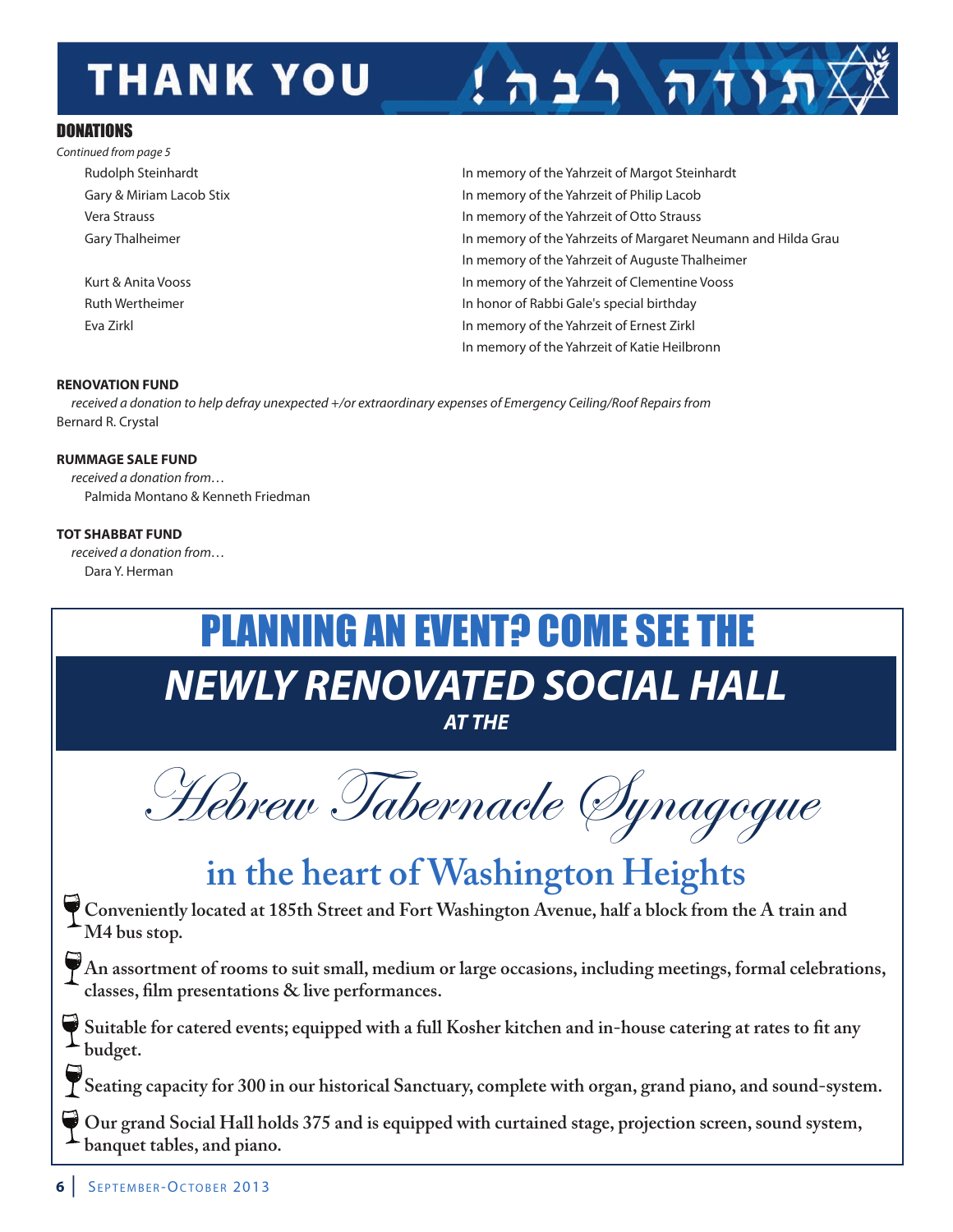### **Hebrew Tabernacle's Armin and Estelle Gold Wing Gallery in proud partnership with the YM&YWHA of Washington Heights and Inwood invite you to our November/December, 2013 Exhibit:**

## *"Experiencing a Time of War and Beyond: Portraits of Spirited Holocaust Survivors"*

**with photographs and sculpture by YAEL BEN-ZION, PETER BULOW, AND ROJ RODRIGUEZ in conjunction with a special Hebrew Tabernacle Service in memory of the 75th Anniversary of Kristallnacht - the Night of Broken Glass**

**Services and Artist's Opening Reception Friday, November 8th, 2013 7:30 p.m.**

**A statement from the Y :** For decades the Washington Heights/Inwood Y has been, and continues to be, a haven for those seeking refuge, respect and understanding. Many who enter our doors and participate in our programs have lived through trials and tribulations that we cannot even begin to imagine. For some, who will be part of this exhibit, one such horror has come to be known to the world simply as "The Holocaust" - the systematic murder of six million Jews of Europe.

We at the Y remember the past, honor those who lived and died during that time, and safeguard the truth for future generations. For the sake of ourselves and our children, we must pass down the stories of those who have experienced the evils of war. There are lessons to be learned for the future. The interviews are documented by Halley Goldberg, a "Partners in Caring" program supervisor. This vital program was made possible through a generous grant from the UJA-Federation of New York, and was designed to enhance relationships with synagogues in Washington Heights and Inwood."

**Our joint art exhibit features portraits and interviews with Holocaust survivors Hannah Eisner, Charles and Lilli Friedman, Pearl Rosenzveig, Fredy Seidel and Ruth Wertheimer, all members of the Hebrew Tabernacle, a congregation joined by many German Jews fortunate to have escaped from Nazism to America in the 1930s. We will also honor Holocaust survivor Gizelle Schwartz Bulow, mother of artist Peter Bulow and WWII survivor Yan Neznansky, fa**ther of the Y's Chief Program Officer, Victoria Neznansky.

**Before the Artist's Opening Reception we hope the community will join our congregation and survivors at a special Sabbath Service, featuring speakers, songs, and poetry in memory of the 75th**





**Anniversary of Kristallnacht (the Night of Broken Glass ). Services begin promptly at 7:30 pm on Friday, November 8, 2013.**

**For gallery hours or further information please call the synagogue at 212-568-8304 or see http://www.hebrewtabernacle.org**

**Artist's Statement:** Yael Ben-Zion www.yaelbenzion.com

Yael Ben-Zion was born in Minneapolis, MN and raised in Israel. She is a graduate of the Internationl Center of Photography's General Studies Program. Ben-Zion is the recipient of various grants and awards, most recently from the Puffin Foundation and from NoMAA, and her work has been exhibited in the United States and in Europe. She has published two monographs of her work. She lives in Washington Heights with her husband, and their twin boys.

**Artist's Statement:** Peter Bulow: www.peterbulow.com.

My mother had been in hiding as a child during the Holocaust. Over the years, her experience, or what I imagined it to be, has had a large influence on me. This influence is reflected in my personal and in my artistic life. I was born in India, lived as a young child in Berlin, and emigrated to the US with my parents at age 8. I have a Masters in Fine Arts in sculpture. I am also the recipient of a grant that will allow me to make a limited number of bronze busts of Holocaust survivors. Please let me know if you are interested in being part of this project.

**Artist's Statement:** Roj Rodriguez: www.rojrodriguez.com

My body of work reflects my journey from Houston, TX – where I was born and raised – to New York – where, exposed to its ethnic, cultural and socioeconomic diversity and its unique view on immigrants - I found a renewed respect for everyone's culture. I've apprenticed with well-established photographers, travelled the world extensively and collaborated with many top professionals in the field. Since January, 2006, my career as an independent photographer has become a process of taking on personal photography projects that emerge from my own understanding of the way we share the world and exercise our creativity as a whole.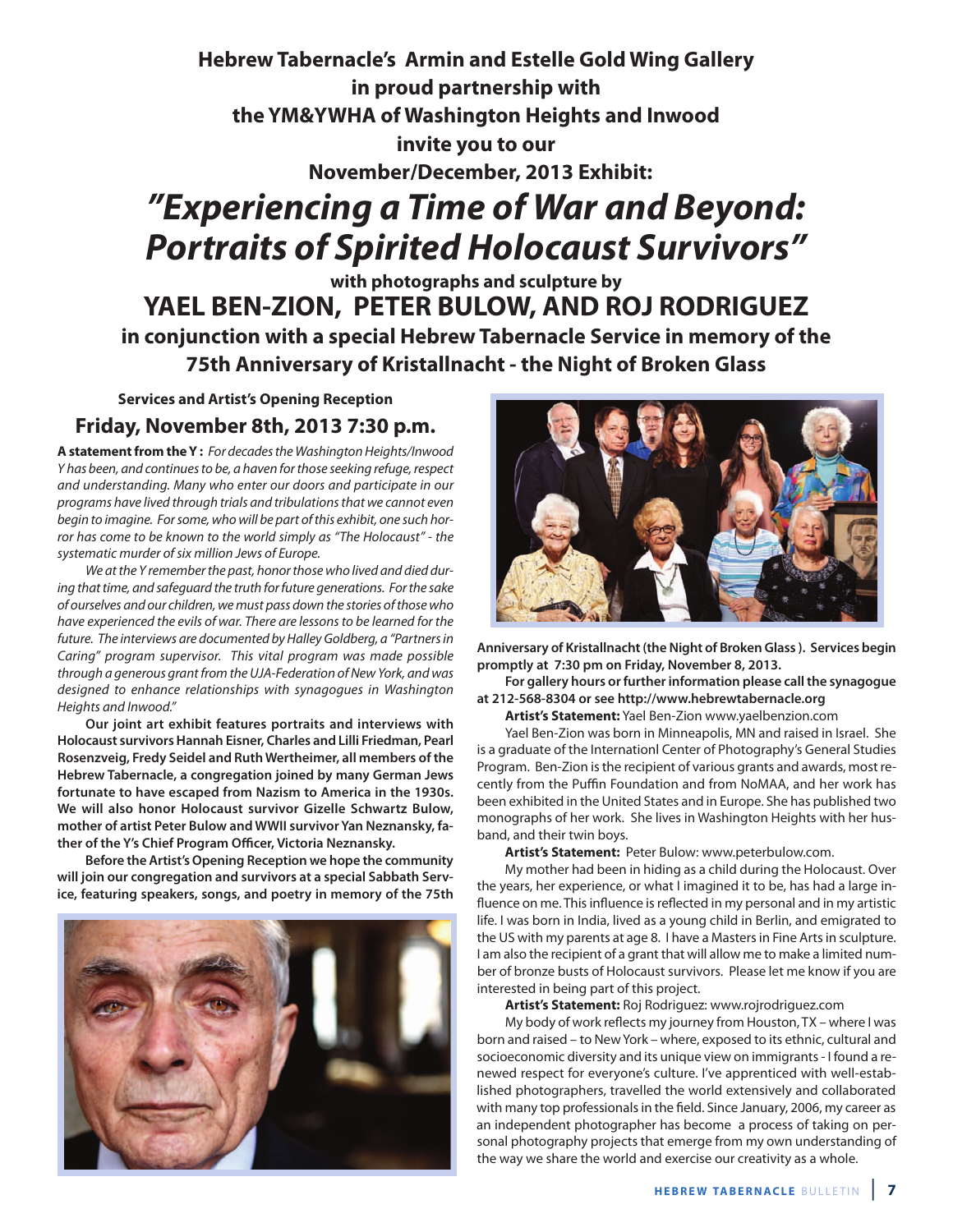### **IN MEMORIAM**

In grateful memory of the departed whose names are taken from the records of Hebrew Tabernacle and Beth Am and which appear on a separate weekly Yahrzeit list. It is our minhag to read Yahrzeit names at the Shabbat services following the date. **If you would like a name read,** please call the office in the preceding week.

### **YAHRZEIT LIST**

### **September 5 & 6, 2013**

Gusti Abraham Greta Pecker Bauer Herman Blumenthal Ernest Caspary Lena H. Cirker Siegfried Collin Hattie E. Davis Alice Dreifuss Bertha Elias Siegfried Frank Abraham Garfunkel Mac Greenbaum Nathan A. Greenberg Eugene Hamburger Carla Heilbut Dr. Hans Hesse Rosa Heyman Ella Hirsch Robert S. Hirschler Joseph Isner Theodore Israel Nathan Jerome Louis Kirchheimer Erwin Koppel William Koy Esther Leise Leo Lesser Lottie Maienthau Alfred Marx Isabel Medina Paul Meyer Hugo Miller Ella Mosback Elsa Moses

Julius Oppenheimer Louise F. Roos Bertha Rosenberg Deborah Rothschild Grete Salomon Felix Schwarz Jacob Schweitzer Candido Sdoia Selma Simon Deborah Slosser Ilse Strassburger Fannie Ullmann Marcel Weil Sigl Wertheimer Hermann Winter Lothar Zander

### **September 12 & 13**

Morris Abrahams William Appel Yuri Arono Lilo Bachrach Liddy Becker Hyman Block Gary Blum Erna Blumenthal Gustav Blumenthal Hansi Brinitzer Irene Bronheim Eric Cohn Alvina Coin Paul Ernst Jennie Finkelstein Sally Fuld Sigmund Glauber Manfred Golding Mary Greenberg

Else Grumbacher Max Gutmann Clara Hamburger Frederick Heidelberger Dorothea Herrmann Dora Herz Ludwig Hirsch Gus Jonas Allen Kalfus Willy Kasel Gerdy Kleinman Jeanette Koch Hilde Kracko Trude Lehmann Staff Sgt. Hyman Levine Martin Levite Hanschen Levy Max Lomner Bernard Malvin Albert Mandel Henry Marx Rose Marx Rosa McDowell Octobera Merber Marcel Montrose Samuel Mosback Susan Myerson Fanny Naschke Willi M. Nelkens Jacob Neugarten Dr. Grete (Teutsch) Norman Rachel Ockun Ruth Pierson Minnie Rawle Johanna Reinhardt Hannah Rubino Sidney Salzman Max Schachter Lillian Schlesinger Adolf Schloss David Schnurmacher Florence Schulhafer

Benjamin M. Schwartz Irving Silverman Margot Steinhardt Otto Strauss Joseph W. Tucker Leonhard Vogel Abraham Wecker Gussie Weingarten Isidore Winchell Ernst Zirkl

### **September 19 & 20**

Ludwig Dingfelder Julius Gold Arthur N. Goodman Hilda Grau Emilie Grumbacher Martin Hochstim Hans Joseph Fannie Kessler Julia Kronman Berta Levina-Okon Louis A. Levy Elizabeth Loewenberg Toni Marx Jenny Neugarten Max Neugarten Sally Neugarten Solomon Neumann Hermann Noerdlinger Fritz Philipp Jonas Phillips Jakob Polak Jesse Rosen Jenny Rosenbaum Adler Hannah Samuels Karola Sanders Harry Schwartz Miriam Silver Paula Simons Edith Springer

Continued on page 9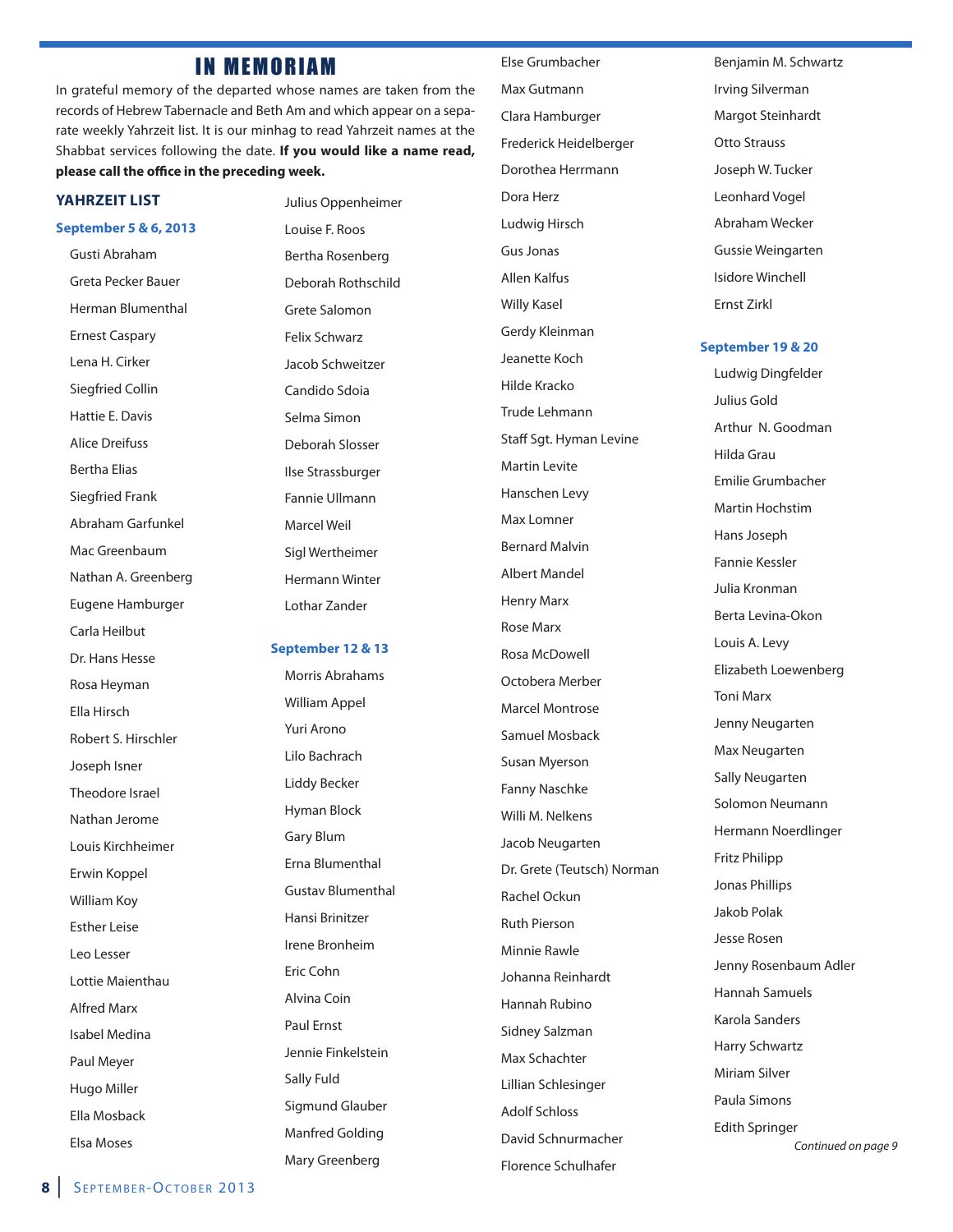#### **YAHRZEIT**

Continued from page 8 Henry M. Steinberger Leopold Gershon Steiner Morris A. Wartell Paul Weinberg Hedda Weingarten

### **September 26 & 27** Juda Allweil

Minna Altmann Robert Becher Louis Becker Paul Berger Alfred Bloch Irving Collin Fred Dittman Steven Flehinger Simon Fleischmann Senta Frank Richard Froehlich Amson Fromm Hilda Goldschmidt Lena Greenberg Ernst Grumbacher Willy G. Grunfeld Sol Hamburger Dr. Max Hamburgh Otto Hammerschlag Paula Hartog Theodore Hecht Bruno Heymann Leo Kaiser Siegmund Katz Marian H. Katzki Lilli Kaufman Philip Lacob Jacob Lowenstein Joseph Lowenthal Hildegard Menke Hermann Monatt Hyman Morris

Ilse Neuberg Margaret Neumann Leo Nordlinger Wilhelm Ottensooser Nelly Schloss Rollman Jennie Rubens Louise Saalfeld Herbert Schnur Vivian Schwenk Walter Schwenk Toni Seligman Nathan Silver Ida Silverman Herbert Sostman Stephen Spector Lilly Sternfels Dina Uhlfelder Linda Robin Uhlfelder Lucy Wertheimer Else Wetzler Dr. Herman Wolf

### **October 2 & 3**

Johanna Baum Kurt Berlin Lucy Bissinger Karoline Bloch Linda Braunschweiger Sophie Dingfelder Theodore Eulau Jacqueline Feitler Trude Froehlich Leo F. Gunther Millie Heidelberger Hedwig Hochberger Irmgard Horn Ida Kahn Mathilda Kahn Leo Kahn Hilde Kaufman Carl Koestler Jack Leslie

Irving N. Lisman Benjamin Loebenberg Hildegard Maas Lena Maculla Daniel McCracken Jacob Merber Anne Morks Otto I. Neu Rebecca (Dolly) Nieman Henny Ottenheimer Dora Trachman Perlroth Clem K. Rashbaum Else Redelmeier Bella Reutlinger Annie Ring Hermann D. Rubenstein Abraham Scheuer Henry Schneider Dr. William Schwarz Helen Borsody Sdoia Gustav Stamm Albert Stream Elisabeth Tobar Alexander S. Waldman Egon Wollner

### **October 9 & 10**

Sarah Abrahams Leopold Althof Sylvia Austern Elizabeth Barth Edward Baum Max Baumgart Elsa Bauml Gerda Brandon Leo Burkhardt Moses Cohn Martha Dingfelder Rosettel Englander William W. Falk Sadie R. Fischler Paula Froehlich

Hermann Ganzmann Alfons Goldsand Walter H. Goldschmidt Walter Gross Anna Hammer Mathilde Heilbronn Wilhelmine Hersberg Coralie Herz Arthur Heynemann Rudolf Kahn Jeanette Kaiser Walter Katz Mina Kavaler Joseph Elias Knoepfler Paula Landsberg Frieda Lass Leo Lehman Hirsch Leib Zvi Arye Mildred Levison Arie Liebrecht Michael Magasiner Fred Marcus Abraham Myerson Gertrude Myerson Leonie Neuburg Rita Nitzburg Irene Oppenheim Friedchen Pollack Jacob Regensburger Irma Rosenthal Anna Rubel Thomas Schneider Helen Schott Gustav Schretski Bettina Simon Dr. Alfred J. Stern Irving Stern William Stokes Jenny Straus Louis Straus Joseph Tobias

Continued on page 10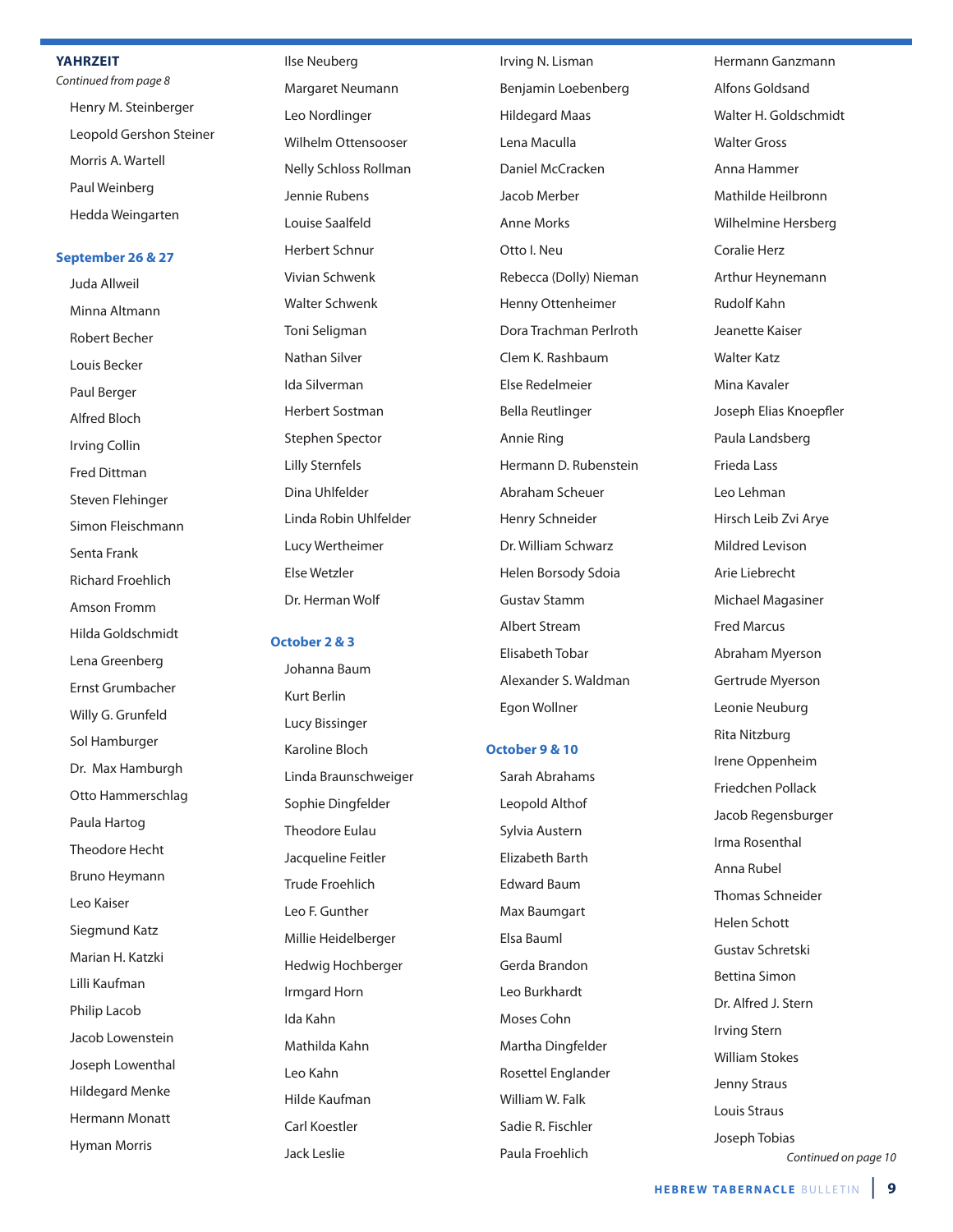### **YAHRZEIT**

Continued from page 9

Nathan Weiler Jacob White

#### **October 16 & 17**

William Altschuler Ludwig Aron Helen Blum Babette Eichberg Ernest W. Eisenheimer Lawrence A. Eschelbacher Martha Ettlinger Stella Simons Glassman Regina Goldsmith Adele Goldstain Joseph J. Golieb Adolph Hirsch Fanny Hirsch Paul Joseph Hirsch Julia Hirschowitz Israel Henry Horowitz Ernestine Israel Bertha Jaglom Irma Jonas Erna Joseph Leon Kahn Erna Kaufman Adolph M. Kornreich Hermann Levy Frances Lisman Jack H. Lowenstein Hugo Lowenthal Morris Manheimer Henry Meyer Jakob Michel Mendel Michel Max S. Rosenfeld Frieda Salomon Seymour Sapadin Etta Sherez Kenneth M. Sondhelm Benno Sternfels

Helene Strauss Jerry J. Strauss Joseph Sturman Fred Tager Octobere Thalheimer Abraham Unger

#### **October 23 & 24**

Martin Ahrens Rose Altschuler Alma Blum Rose Borsody Otto Brunell Rose Ebel Jeanne M. Engel Herman Farber Otto Fried Milton Geist Adele Goetz Nathan Greenberger Martha Greger Ludwig Gutman Heinz Haas Lotte Haas Albert Hamburger **Kurt Hanff** Katie Heilbronn Lee Heymann Sarah Jacobson Alfred Kadden Emma Kahn Ernest & Walter Kaufman Hedwig Kaufmann Maurice E. Keidan Kurt Kessler Samuel Klein Alice Eva Kulb Helen Gitsky Laurie Toni Lehman Rose Leslie Ella Maier Flora W. Matthews Martha Militzer

Eileen Commanday Mullen Helen Oliver Greta Oppe Eugene Ottenheimer Corp. Sidney Rosenberg Esther Caplin Rosenberg Irving J. Rosenberg Hugo Rubel Carl Salamensky Regina Schwartz Sigi Seligman Irma Sinsheimer Flora Spector Leopold Stern Emanuel Strauss **Lillian Vernoff** Clementine Vooss Robert Wollmeringer

### **October 30 & 31**

William Bankoff Hilda Bassist Greta Bloch Max Block Aaron Blum Arthur Blumenthal Anny Bondy Arthur Bosnak Mortimer Charig Eva Collin Paul Englander Theodor Flatauer Victor Friedlein Arthur Friedman Edith Fromm

Paul Ganzman Eric Goldsmith Sam Gorton Kurt Gruenebaum Ehrhardt Hirsch William B. Irell Hugo M. Kaufman Gunther Knoepfler Eugenia Kreuchen Fred Laubheim William Lesser Ruth Levi Richard Levy Willi May Ida Neu Lena Newman Wolfgang Ollendorff Susanne Popper Edelman Joseph Ritter Mordechai Rosenberg Peter Rosenthal Benjamin Schaye Aaron Scheuer Martha Schwarz Arnold Secunda Else Seligmann Hermann Seligmann Dorothy Silver Edward B. Silverman Louis Solomon Louis Spiro Moses Strauss Rabbi Ernest Weiss Lawrence Wiener

### **HT needs your help to fix things or get things fixed!**

Interested? Let us know how you can help our aging building! Please leave your contact info at the office!

**212-568-8304**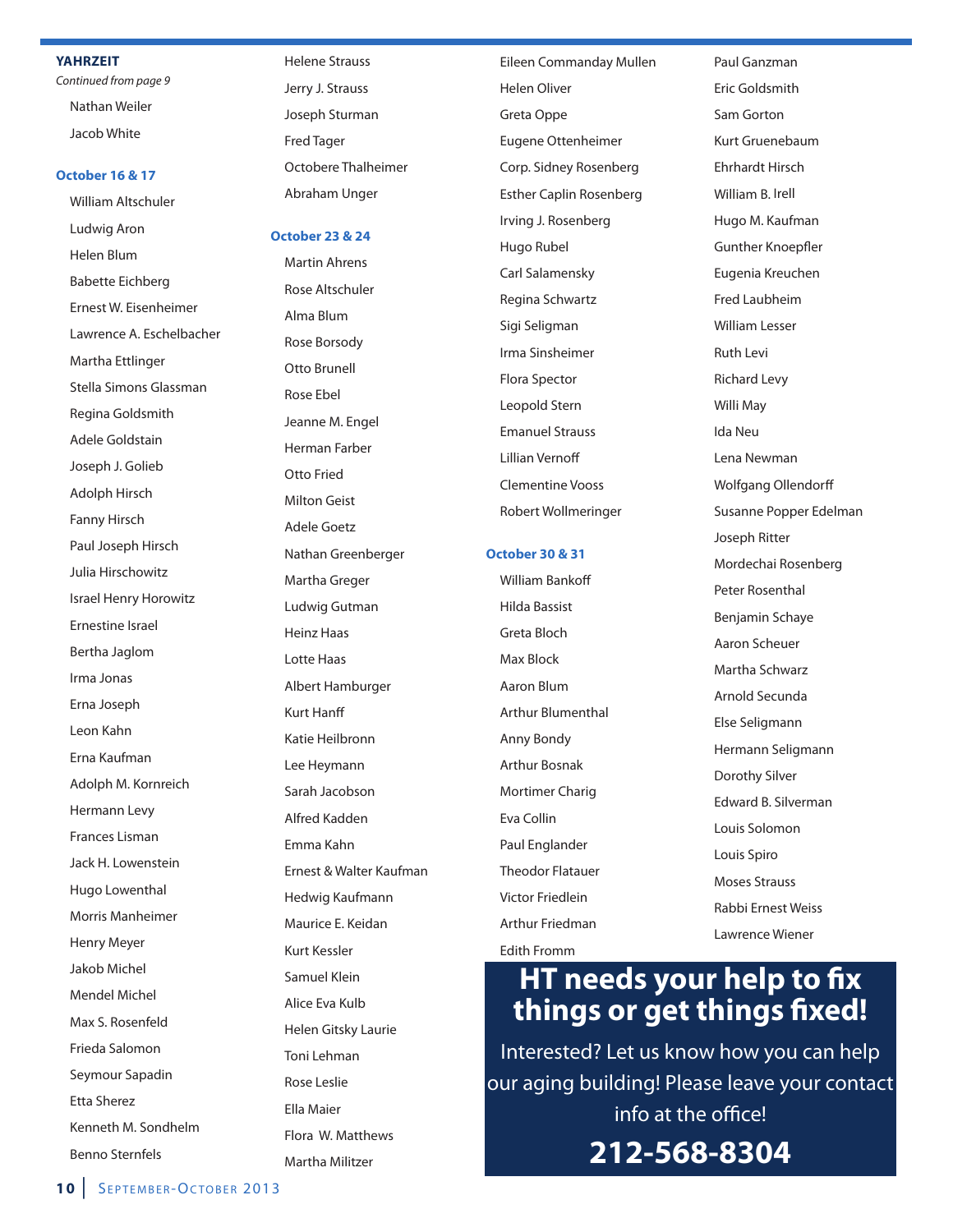### September 2013 ELUL/5773-TISHREI/5774

| <b>SUNDAY</b>                                                         | <b>MONDAY</b>                                                                                                    | <b>TUESDAY</b>                 | <b>WEDNESDAY</b>                                                                                                                   | <b>THURSDAY</b>                                                                                                                                                                                                                  | <b>FRIDAY</b>                                                                                                                                           | <b>SATURDAY</b>                                                                                                                                                                                                                                                                                                |
|-----------------------------------------------------------------------|------------------------------------------------------------------------------------------------------------------|--------------------------------|------------------------------------------------------------------------------------------------------------------------------------|----------------------------------------------------------------------------------------------------------------------------------------------------------------------------------------------------------------------------------|---------------------------------------------------------------------------------------------------------------------------------------------------------|----------------------------------------------------------------------------------------------------------------------------------------------------------------------------------------------------------------------------------------------------------------------------------------------------------------|
| Elul 26                                                               | Elul 27<br><b>LABOR DAY</b><br><b>Office Closed</b><br>Ω                                                         | Elul <sub>28</sub><br>m<br>n.  | Elul 29<br><b>Erev Rosh HaShanah</b><br>6:45 pm: Erev Rosh<br>Hashanah 1 (BA-Piano)<br>7:00 pm: Erev Rosh<br>Hashanah 1 (HT-Organ) | Tishrei 1<br>Rosh HaShanah 5447<br>9:30 am: Rosh Hashanah 1<br>(HT-Choir and Organ)<br>10:00 am: Rosh Hashanah 1<br>(BA-Piano)<br>1:00 pm: Potluck Lunch<br>3:30 pm: Tashlich-Meet at 18<br>and Cabrini<br>5:00 pm: Tot Hashanah | Tishrei 2<br><b>Rosh HaShanah 2</b><br>9:30 am: Rosh Hashanah 2<br>(HT-Choir and Organ)<br>10:30 am: Youth Service<br>6<br>7:30 pm: Kabbalat<br>Shabbat | Tishrei 3<br>10:00 am: Ha'Azinu<br>(Shabbat Shuvah)                                                                                                                                                                                                                                                            |
| Tishrei 4<br>8                                                        | Tishrei 5<br>g                                                                                                   | Tishrei 6<br>10                | Tishrei 7                                                                                                                          | Tishrei 8<br>7:00 pm: WHFC:<br>Our Daily Bread<br>12                                                                                                                                                                             | Tishrei 9<br><b>Erev Yom Kippur</b><br>6:45 pm: Kol Nidre (BA-Piano)<br>6:52 pm: Fast Begins<br>7:00 pm: Kol Nidre (HT-Choir<br>and Organ)<br>13        | Tishrei 10 Yom Kippur<br>9:30 am: Yom Kippur (HT-Choir<br>and Organ)<br>10:00 am: Yom Kippur (BA-Piano)<br>2:00 pm: Yizkor (HT)<br>3:00 pm: Study Session (HT)<br>4:30 pm: Mincha (HT)<br>4:45 pm: Yizkor-Mincha-Neila (BA)<br>7:30 pm: Neilah (HT)<br>7:31 pm: Fast ends - Joint<br>Juice and Cake Break-fast |
| Tishrei 11<br>10:00 pm: Put up Sukkah<br>11:00 am: Decorate<br>Sukkah | Tishrei 12<br>7:00 pm: Meet the Teachers                                                                         | Tishrei 13                     | Tishrei 14<br><b>Erev Sukkot</b><br>6:45 pm: Family Service-<br>Erev Sukkot                                                        | Tishrei 15<br>Sukkot I<br>10:00 am: Sukkot 1(Lay<br>Led-Piano)                                                                                                                                                                   | Tishrei 16<br>Sukkot II<br>10:00 pm: Sukkot 2<br>7:30 pm: Kabbalat Shabbat                                                                              | Tishrei 17<br>Sukkot III (CH"M)<br>10:00 am: Shabbat Sukkot                                                                                                                                                                                                                                                    |
| 15                                                                    | 16                                                                                                               | 17                             | 18                                                                                                                                 | 19                                                                                                                                                                                                                               | 20                                                                                                                                                      |                                                                                                                                                                                                                                                                                                                |
| Tishrei 18<br>Sukkot IV (CH"M)                                        | Tishrei 19<br>Sukkot V (CH"M)<br>4:00 pm: Hebrew School<br>7:00 pm: Exercise Class                               | Tishrei 20<br>Sukkot VI (CH"M) | Tishrei 21<br><b>Sukkot VII</b><br>(Hoshana Raba)                                                                                  | Tishrei 22<br><b>Shmini Atzeret</b><br>10:00 am: Shmini Atzeret<br>(Yizkor-Organ)<br>6:30 pm: HS Consecration-<br><b>Erev Simchat Torah</b>                                                                                      | Tishrei 23<br><b>Simchat Torah</b><br>10:00 am: Simchat Torah<br>(Clergy and Lay Led)<br>7:30 pm: Kabbalat Shabbat                                      | Tishrei 24<br>10:00 am: Shabbat<br><b>Bereshit</b><br><b>Bar Mitzvah of</b><br>Adam Hametz-Berner                                                                                                                                                                                                              |
| 22                                                                    | 23                                                                                                               | 24                             | 25                                                                                                                                 | (Piano)<br>26                                                                                                                                                                                                                    | 27                                                                                                                                                      | 28                                                                                                                                                                                                                                                                                                             |
| Tishrei 25<br>10:00 am: Take Down<br>Sukkah                           | Tishrei 26<br>4:00 pm: Hebrew School<br>7:00 pm: Art Opening:<br>Liz and Barry Ritter<br>7:00 pm: Exercise Class |                                |                                                                                                                                    |                                                                                                                                                                                                                                  |                                                                                                                                                         |                                                                                                                                                                                                                                                                                                                |
| 29                                                                    | 30                                                                                                               |                                |                                                                                                                                    |                                                                                                                                                                                                                                  |                                                                                                                                                         |                                                                                                                                                                                                                                                                                                                |

### October 2013 TISHEI-CHESHVAN/5774

| <b>SUNDAY</b> |    | <b>MONDAY</b>                                                        | <b>TUESDAY</b>                                              | <b>WEDNESDAY</b>                                                                                     | <b>THURSDAY</b>                             | <b>FRIDAY</b>                                               | <b>SATURDAY</b>                                                                                                                              |
|---------------|----|----------------------------------------------------------------------|-------------------------------------------------------------|------------------------------------------------------------------------------------------------------|---------------------------------------------|-------------------------------------------------------------|----------------------------------------------------------------------------------------------------------------------------------------------|
|               |    |                                                                      | Tishrei 27<br>November-December<br><b>Bulletin Deadline</b> | Tishrei 28<br>Rummage Accepted<br>After today<br>4:00 pm: Hebrew School<br>6:00 pm: Kabbalat Shabbat | Tishrei 29<br>3                             | Tishrei 30<br>7:30 pm: Kabbalat Shabbat                     | Cheshvan 1<br>10:00 pm: Shabbat<br>Noach-Rosh Chodesh<br>Cheshvan<br>12:00 pm: Adult Ed with<br>Rabbi Gale<br>П                              |
| Cheshvan 2    | 6  | Cheshvan 3<br>4:00 pm: Hebrew School<br>7:00 pm: Exercise Class<br>7 | Cheshvan 4<br>8                                             | Cheshvan 5<br>4:00 pm: Hebrew School<br>9                                                            | Cheshvan 6<br>7:00 pm: WHFC: The Trip<br>10 | Cheshvan 7<br>7:30 pm: Kabbalat Shabbat<br>H.               | Cheshvan 8<br>10:00 am: Shabbat<br>Lech-Lecha<br>7:00 pm: WHFC:<br>Meet the Filmmakers<br><b>Bar Mitzvah of Nate</b><br>Kushnirsky (Pending) |
| Cheshvan 9    |    | Cheshvan 10<br>4:00 pm: Hebrew School<br>7:00 pm: Exercise Class     | Cheshvan 11                                                 | Cheshvan 12<br>4:00 pm: Hebrew School                                                                | Cheshvan 13                                 | Cheshvan 14<br>7:30 pm: Kabbalat Shabbat<br>(Lay Led-Piano) | Cheshvan 15<br>10:00 pm: Shabbat<br>Vayera<br>12:00 pm: Study of the<br>Zohar                                                                |
|               | 13 | 14                                                                   | 15                                                          | 16                                                                                                   | 17                                          | 18                                                          | 19                                                                                                                                           |
| Cheshvan 16   |    | Cheshvan 16<br>4:00 pm: Hebrew School<br>7:00 pm: Exercise Class     | Cheshvan 18                                                 | Cheshvan 18<br>4:00 pm: Hebrew School<br>7:45 pm: Board Meeting                                      | Cheshvan 20                                 | Cheshvan 21<br>7:30 pm: Kabbalat Shabbat                    | Cheshvan 22<br>10:00 am: Shabbat<br>Chayei Sara                                                                                              |
|               | 20 | 21                                                                   | 22                                                          | 23                                                                                                   | 24                                          | 25                                                          | 26                                                                                                                                           |
| Cheshvan 23   |    | Cheshvan 24<br>4:00 pm: Hebrew School<br>7:00 pm: Exercise Class     | Cheshvan 25                                                 | Cheshvan 26<br>4:00 pm: Hebrew School<br>Deadline to reserve for<br><b>Friday Dinner</b>             | Cheshvan 27                                 |                                                             |                                                                                                                                              |
|               | o  | 28                                                                   |                                                             | 30                                                                                                   | 3                                           |                                                             |                                                                                                                                              |